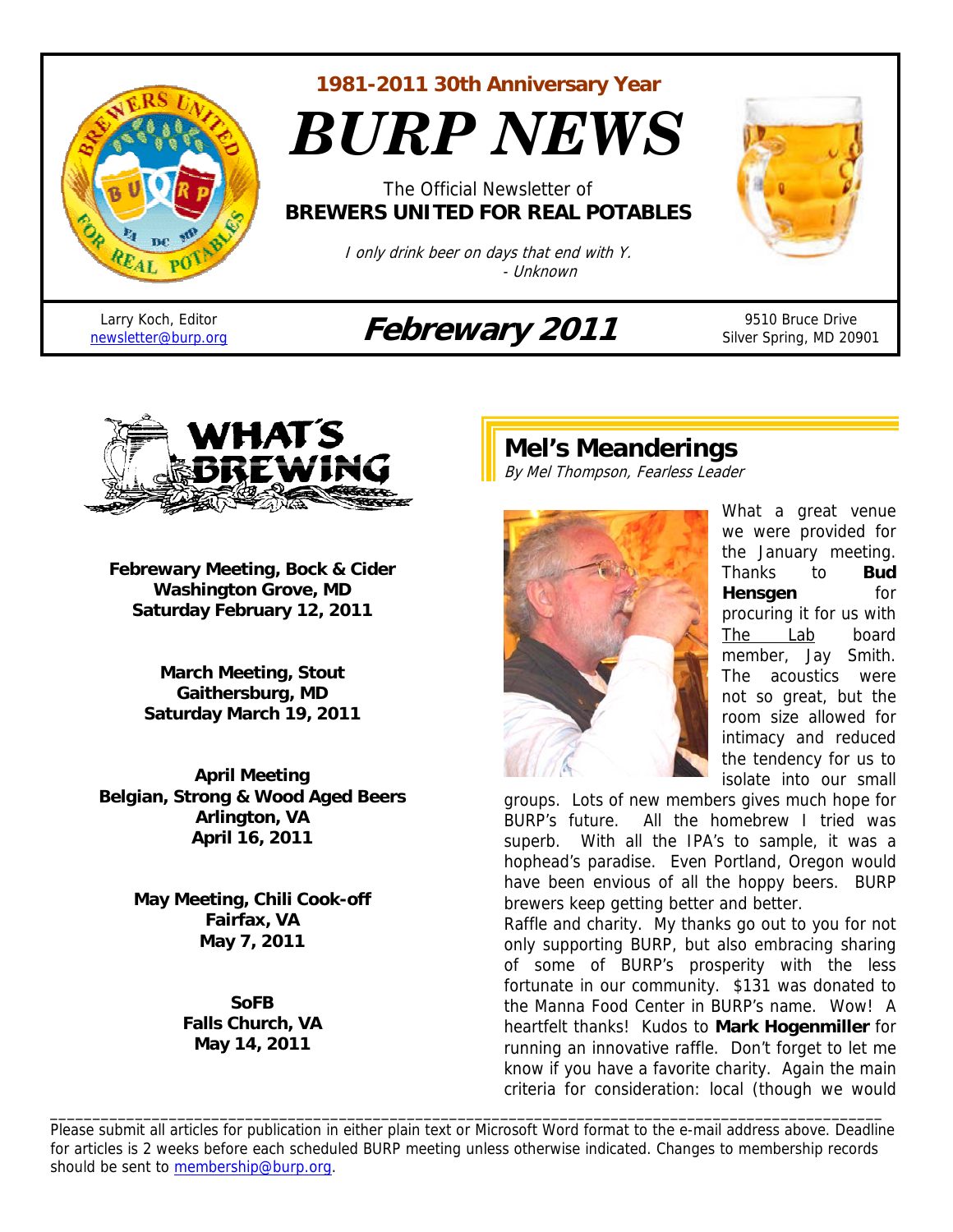certainly consider a national or regional charity of merit), low administrative costs, observable results and no or a minimum of proselytizing.

At the February meeting, we will be collecting coats to give to the Salvation Army for distribution. There is still some winter weather left, so it's not too late to donate some of our discarded or rarely worn coats to the less fortunate. I see that the department stores are having end of winter sales on outer wear, so isn't this a good time to buy a new coat and donate your old one? Thanks in advance for your generosity.

I recently had the privilege of mentoring a new BURPer, **Matt O'Brien**, in an all-grain brewing session. When we were finished brewing an Imperial IPA, I questioned who learned the most, the student or the teacher. It may take Matt many years to shed the bad habits he learned from me. I hope they don't stick. Matt's questions made me think about things I've taken for granted for many years and have forgotten the reasons behind them. I'm hopeful that Matt learned that there are many ways to skin a cat and the simpler and more laid back, as long as one is adhering to the 4 main criteria for making good beer, the better. What are those criteria you ask? Recipe formulation, quality ingredients, temperature control and sanitation, but then you knew that.

The dry hopping demonstration we held was an interesting example of the differences in not only the characteristics of the different hop varieties used for dry hopping, but also the different fermentation characteristics. The same beer, an Imperial IPA, was used, but the batch split and fermented at different temperatures and for different lengths of time due to ambient basement temps in 2 different houses. Then the batch was split and dry hopped with the different hop varieties. It was interesting that the beers did not appear to be from the same batch as they were very different, not only just the hop aroma. Thanks to all who participated.

Ditto with the gadget presentation organized by Minister of Enlightenment, **Tim Artz**. I hope looking at some of the inventive brewing equipment made by fellow BURPers gave some ideas to new brewers. **Larry Koch**'s prototype stir plate was smokin'. (Larry did put the fire out before it spread…)

How about the January BURP newsletter? Our master newsletter editor really outdid himself with that edition. **Larry Koch** puts in an inordinate amount of time and effort bringing the newsletter to you while hounding us to get our articles in on time. I wish it could be a paid position based on the time and expertise required for the job, but alas, Larry does it out of the goodness of his heart and his commitment to BURP. So, show your appreciation to Larry and share something exceptional with him at the next meeting. I'm looking forward to the February meeting at McCathran Hall in Washington Grove. **Tim Artz** has invited cider maker **Tim Rose** and orchard owner **Rob Miller** of Distillery Lane Ciderworks. There will be a cider competition, and you will have the opportunity to sample some exceptional ciders made by your fellow BURPers. Oh, and there is also a Bock competition. What better beer to drink on a cold February day than a warming bock or doppelbock? I hope to see all of you there. Cheers!

## **Artz's Craft: Enlightenment Update**  By Tim Artz, Minister of Enlightenment



Thank you to everyone who participated in the Gadget Showcase at January's meeting. It was great to see some of BURP's ingenuity on display. I particularly liked **Alan Hew's** wort chilling apparatus and his improvised jockey box, **Chris Sowell's** pump box, and **Larry Koch's**

magnetic stir plate (thankfully it did not catch fire). The educational content of Febrewary's meeting will focus on Cider. We will have a competition of homemade ciders. Ribbons will be awarded. **Mark Hogenmiller** has graciously agreed to run the contest as I will be departing on a business trip the same day.

**To be eligible for the cider contest, please contact me via e-mail (tartz@cox.net) to register no later than Thursday, February 10**.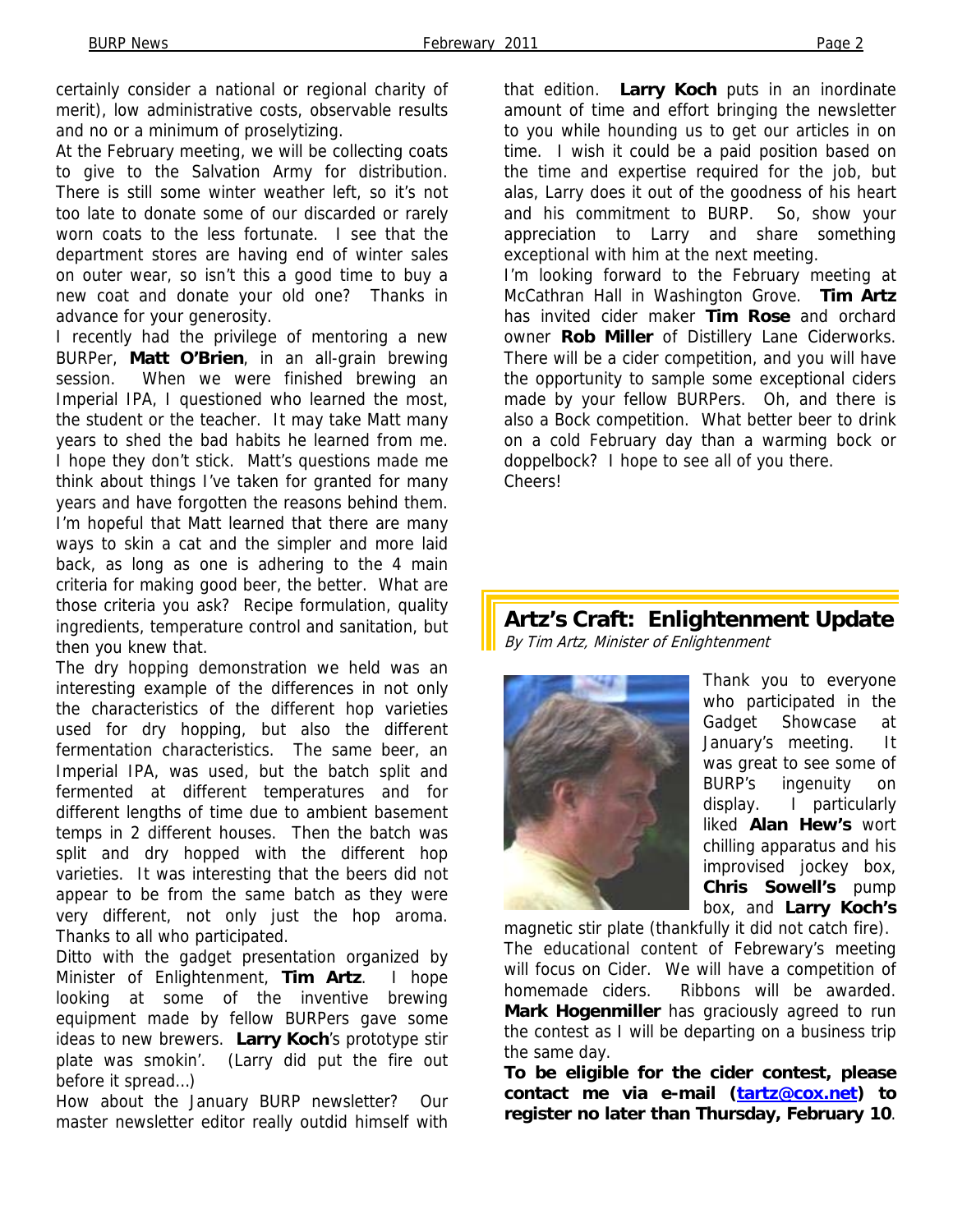To register, you must specify the style, carbonation level and sweetness. The contest is open to BJCP categories 27 and 28 (see below for style descriptions). Cyser will NOT be included in this contest; please hold your cyser for the July Mead contest.

For each entry, bring at least one liter of cider. The contest will be open to any container style. We would like to have more cider than is needed for judging so that there can be an open discussion/tasting of the various ciders after the judging. Registered ciders must be logged in by 1:30pm, and judging will commence as soon as all registered ciders are on hand and the judging panel is ready to go.

**We need four to six judges for the cider contest. Please contact me ASAP if you would like to judge.** Preference will be given to whoever contacts me first and whoever has at least some experience with cider.

Distillery Lane's cider maker, Tim Rose (and possibly owner Rob Miller) will join us for judging and doing some detailed evaluation and comparison of our products. We will learn what makes ciders taste best, and hopefully get a chance for the winners to explain to us what they did that made their ciders stand out. If you are in the top entries, we will put you on the spot to explain how you made such great cider.

BJCP Style Guidelines for Cider:

### INTRODUCTION TO CIDER GUIDELINES (CATEGORIES 27-28)

Cider is fermented apple juice. Perry is fermented pear juice. There are two categories for cider/perry: Standard (Category 27) and Specialty (Category 28). The Standard category covers ciders and perries made primarily or entirely from the juice of apples or pears (but not both at once). The only adjunct permitted in the Standard category, and only in some sub-categories, is a limited addition of sugar to achieve a suitable starting gravity. Note that honey is not a "sugar" for this purpose; a cider made with added honey must be entered either as a Specialty cider or as a Cyser under the appropriate mead sub-category. Other sugar sources that also add significant flavors (brown sugar, molasses) would also create a Specialty cider (such as New England style).

Aroma and Flavor:

 Ciders and perries do not necessarily present overtly fruity aromas or flavors—in the same sense that a wine does not taste overtly of grapes. Drier styles of cider in

particular develop more complex but less fruity characters. In fact, a simple "apple soda" or "wine cooler" character is not desirable in a cider or perry.

 Some styles of cider exhibit distinctly NON-fruity tastes or aromas, such as the "smoky bacon" undertones of a dry English cider.

 The sweetness (residual sugar, or RS) of a cider or perry may vary from absolutely dry (no RS) to as much as a sweet dessert wine (10% or more RS). In sweeter ciders, other components of taste—particularly acidity must balance the sweetness. The level of sweetness must be specified in order to arrange flights of tastings and entries within flights. Tasting always proceeds from drier to sweeter. There are three categories of sweetness:

• Dry: below 0.9% residual sugar. This corresponds to a final specific gravity of under 1.002.

• Medium: in the range between dry and sweet (0.9% to 4% residual sugar, final gravity 1.002 to 1.012). Sometimes characterized as either 'off-dry' or 'semi-sweet.'

• Sweet: above 4% residual sugar, roughly equivalent to a final gravity of over 1.012.

\* If a cider is close to one of these boundaries, it should be identified by the sweetness category which best describes the overall impression it gives.

 Acidity is an essential element of cider and perry: it must be sufficient to give a clean, refreshing impression without being puckering. Acidity (from malic and in some cases lactic acids) must not be confused with acetification (from acetic acid—vinegar): the acrid aroma and tingling taste of acetification is a fault.

 Ciders and perries vary considerably in tannin. This affects both bitterness and astringency (see "Mouthfeel" below). If made from culinary or table fruit, tannins are typically low; nevertheless some tannin is desirable to balance the character. The character contributed by tannin should be mainly astringency rather than bitterness. An overt or forward bitterness is a fault (and is often due to processing techniques rather than fruit). Appearance:

 Clarity may vary from good to brilliant. The lack of sparkling clarity is not a fault, but visible particles are undesirable. In some styles a "rustic" lack of brilliance is common. Perries are notoriously difficult to clear; as a result a slight haze is not a fault. However, a "sheen" in either cider or perry generally indicates the early stage of lactic contamination and is a distinct fault.

 Carbonation may vary from entirely still to a champagne level. No or little carbonation is termed still. A moderate carbonation level is termed petillant. Highly carbonated is termed sparkling. At the higher levels of carbonation, the "mousse" (head) may be retained for a short time. However, gushing, foaming, and difficult-tomanage heads are faults. Mouthfeel: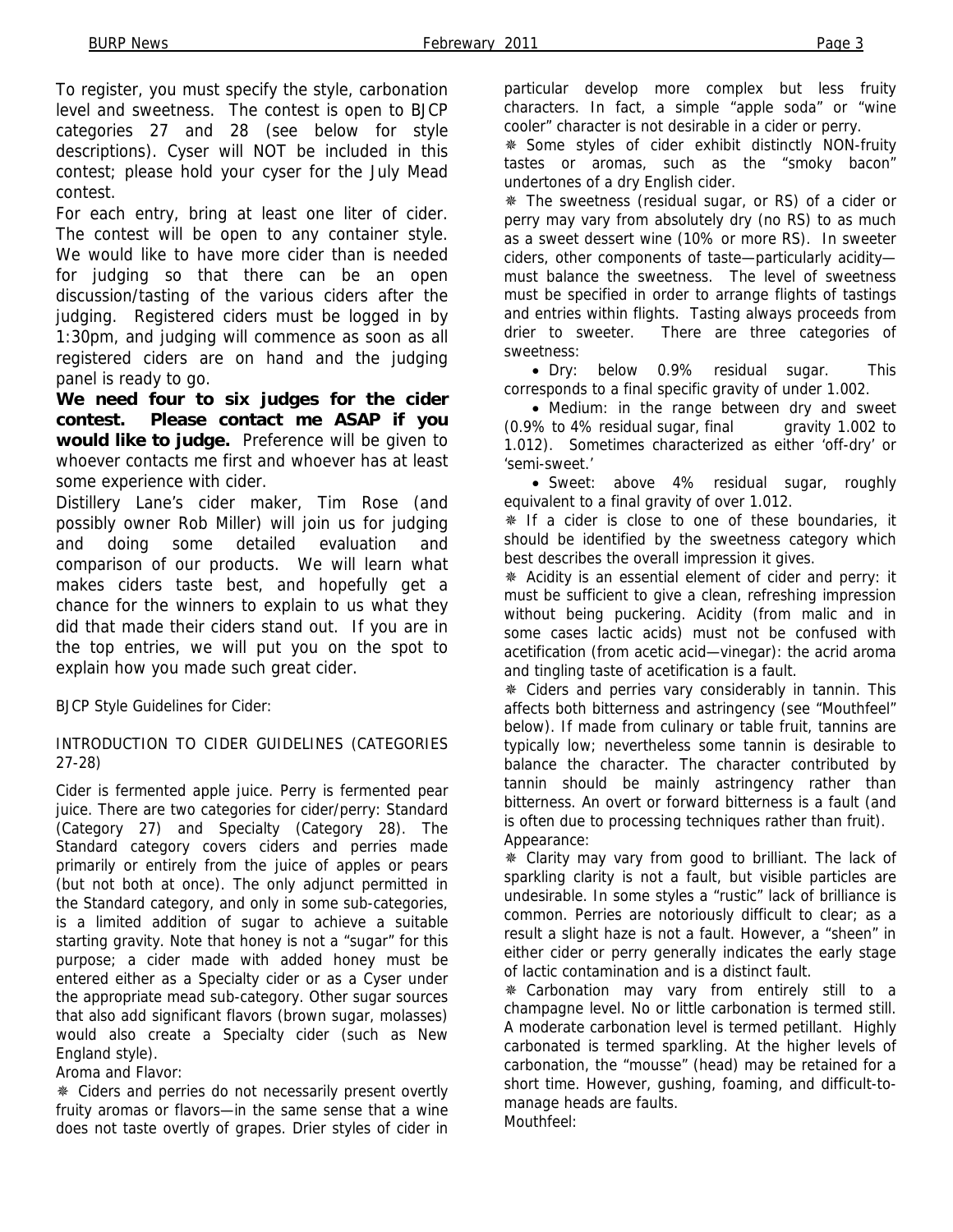In general, cider and perry have a mouthfeel and fullness akin to a substantial white wine. The body is less than that of beers. Full-sparkling ciders will be champagne-like.

Ingredients:

 The apple and pear varieties are intended to illustrate commonly used examples, not dictate requirements when making the style. In general, adjuncts are prohibited except where specifically allowed in particular styles, and then the entrant must state them. Common processing aids, and enzymes, are generally allowed as long as they are not detectable in the finished cider. Yeast used for cider/perry may be either "natural" (the yeast which occurs on the fruit itself and/or is retained in the milling and pressing equipment) or cultured yeast. Malo-lactic fermentation is allowed, either naturally occurring or with an added ML culture. Enzymes may be used for clarification of the juice prior to fermentation. Malic acid may be added to a low-acid juice to bring acidity up to a level considered safe for avoiding bacterial contamination and off-flavors (typically pH 3.8 or below). Entrant MUST state if malic acid was added. Sulfites may be added as needed for microbiological control. If used, the maximum accepted safe level for sulfites (200 mg/l) should be strictly observed; moreover, any excess sulfite that is detectable in the finished cider (a "burning match" character) is a serious fault.

 Sorbate may be added at bottling to stabilize the cider. However, any residual aroma/flavor from misuse or excessive use of sorbate (e.g., a "geranium" note) is a distinct fault.

 Carbonation may be either natural (by maintaining CO2 pressure through processing or by bottleconditioning) or added (by CO2 injection).

### 27. STANDARD CIDER AND PERRY

The styles represented in this category are the principal established styles. The Common Cider and Common Perry styles are analogous to the cider and perry categories of earlier style standards. There are wellknown styles not represented here–for example, Asturian (Spanish)–for which there are presently insufficient appreciation and a lack of commercial examples for reference.

In the case of a cider made to a style not explicitly represented here, it should be entered in the closest applicable category. The first decision is whether the cider was made with apples with significant tannin content that gives the cider noticeable astringency or bitterness. If not, it should be entered as a Common Cider. If so, the choice is between the English and French sub-categories; this decision should be based on whether the cider tends more toward sweet, rich, somewhat fruity (French) or drier and more austere (English). For perry of a non-represented style, the

decision is, as above, based on tannin content. If in doubt, enter as Common Perry.

#### 27A. Common Cider

A common cider is made from culinary/table apples, with wild or crab apples often used for acidity/tannin balance. Aroma/Flavor: Sweet or low-alcohol ciders may have apple aroma and flavor. Dry ciders will be more wine-like with some esters. Sugar and acidity should combine to give a refreshing character, neither cloying nor too austere. Medium to high acidity.

Appearance: Clear to brilliant, pale to medium gold in color.

Mouthfeel: Medium body. Some tannin should be present for slight to moderate astringency, but little bitterness.

Overall Impression: Variable, but should be a medium, refreshing drink. Sweet ciders must not be cloying. Dry ciders must not be too austere. An ideal cider serves well as a "session" drink, and suitably accompanies a wide variety of food.

Comments: Entrants MUST specify carbonation level (still, petillant, or sparkling). Entrants MUST specify sweetness (dry, medium, sweet).

Varieties: Common (Winesap, Macintosh, Golden Delicious, Braeburn, Jonathan), multi-use (Northern Spy, Russets, Baldwin), crabapples, any suitable wildings. Vital Statistics:

 OG: 1.045 – 1.065 FG: 1.000 – 1.020  $ABV:5 - 8%$ 

Commercial Examples: [US] Red Barn Cider Jonagold Semi-Dry and Sweetie Pie (WA), AEppelTreow Barn Swallow Draft Cider (WI), Wandering Aengus Heirloom Blend Cider (OR), Uncle John's Fruit House Winery Apple Hard Cider (MI), Bellwether Spyglass (NY), West County Pippin (MA), White Winter Hard Apple Cider (WI), Harpoon Cider (MA)

### 27B. English Cider

This includes the English "West Country" plus ciders inspired by that style. These ciders are made with bittersweet and bitter-sharp apple varieties cultivated specifically for cider making.

Aroma/Flavor: No overt apple character, but various flavors and esters that suggest apples. May have "smoky (bacon)" character from a combination of apple varieties and MLF. Some "Farmyard nose" may be present but must not dominate; mousiness is a serious fault. The common slight farmyard nose of an English West Country cider is the result of lactic acid bacteria, not a Brettanomyces contamination.

Appearance: Slightly cloudy to brilliant. Medium to deep gold color.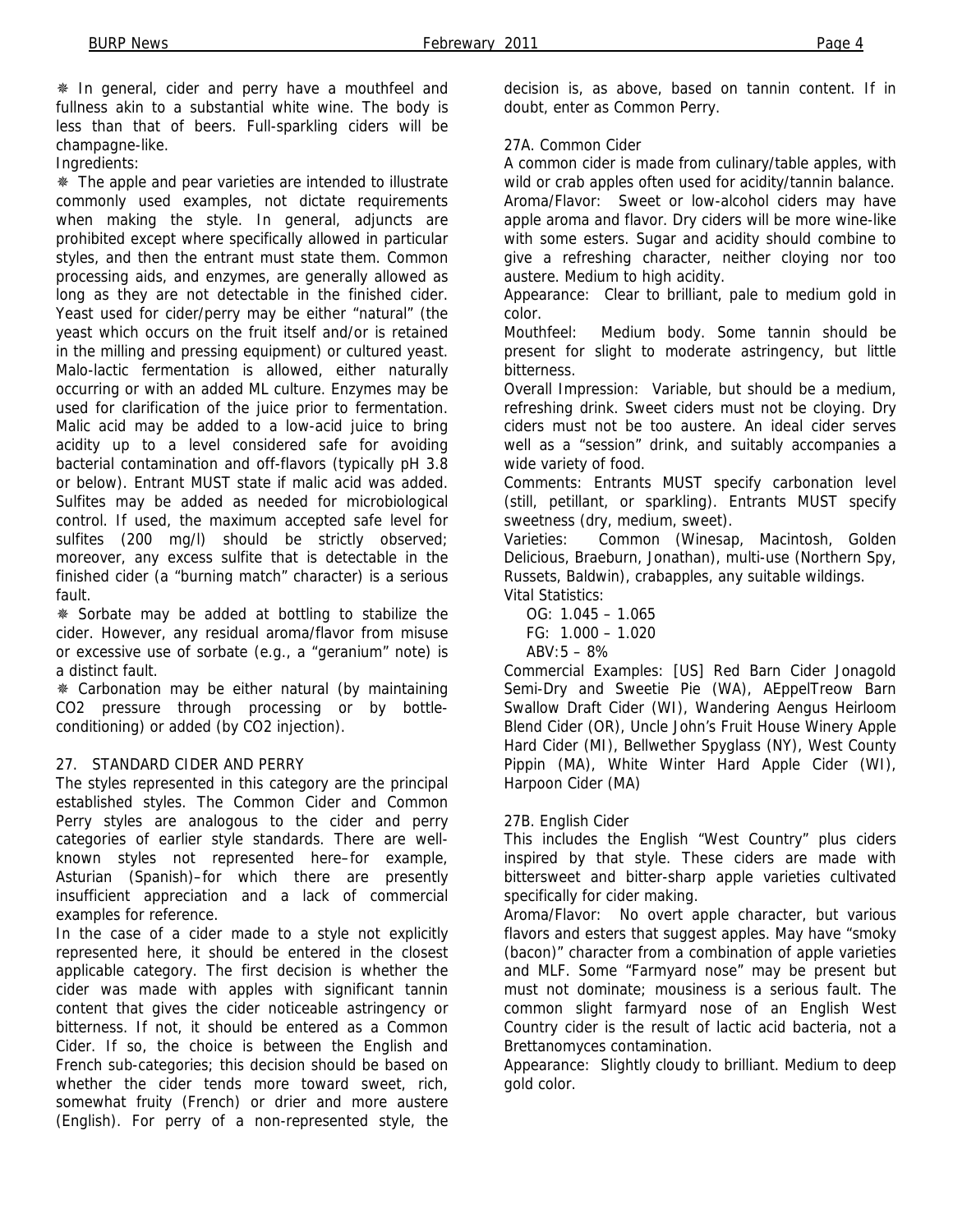Mouthfeel: Full. Moderate to high tannin apparent as astringency and some bitterness. Carbonation still to moderate, never high or gushing.

Overall Impression: Generally dry, full-bodied, austere.

Comments: Entrants MUST specify carbonation level (still or petillant). Entrants MUST specify sweetness (dry to medium). Entrants MAY specify variety of apple for a single varietal cider; if specified, varietal character will be expected.

Varieties: Kingston Black, Stoke Red, Dabinett, Foxwhelp, Yarlington Mill, various Jerseys, etc.

Vital Statistics:

OG: 1.050 – 1.075

FG: 0.995 – 1.010

 $ABV: 6 - 9%$ 

Commercial Examples: [US] Westcott Bay Traditional Very Dry, Traditional Dry and Traditional Medium Sweet (WA), Farnum Hill Extra-Dry, Dry, and Farmhouse (NH), Wandering Aengus Dry Cider (OR), Red Barn Cider Burro Loco (WA), Bellwether Heritage (NY); [UK] Oliver's Herefordshire Dry Cider, various from Hecks, Dunkerton, Burrow Hill, Gwatkin Yarlington Mill, Aspall Dry Cider

### 27C. French Cider

This includes Normandy styles plus ciders inspired by those styles, including ciders made by various techniques to achieve the French flavor profile. These ciders are made with bittersweet and bitter-sharp apple varieties cultivated specifically for cider making.

Traditional French procedures use small amounts of salt and calcium compounds (calcium chloride, calcium carbonate) to aid the process of pectin coagulation. These compounds may be used, pre-fermentation, but in limited quantity. It is a fault if judges can detect a salty or chalky taste.

Aroma/Flavor: Fruity character/aroma. This may come from slow or arrested fermentation (in the French technique of défécation) or approximated by back sweetening with juice. Tends to a rich fullness.

Appearance: Clear to brilliant, medium to deep gold color.

Mouthfeel: Medium to full, mouth filling. Moderate tannin apparent mainly as astringency. Carbonation moderate to champagne-like, but at higher levels it must not gush or foam.

Overall Impression: Medium to sweet, full-bodied, rich.

Comments: Entrants MUST specify carbonation level (petillant or full). Entrants MUST specify sweetness (medium, sweet). Entrants MAY specify variety of apple for a single varietal cider; if specified, varietal character will be expected.

Varieties: Nehou, Muscadet de Dieppe, Reine des Pommes, Michelin, etc.

Vital Statistics:

 OG: 1.050 – 1.065 FG: 1.010 – 1.020  $ABV:3 - 6%$ 

Commercial Examples: [US] West County Reine de Pomme (MA), Rhyne Cider (CA); [France] Eric Bordelet (various), Etienne Dupont, Etienne Dupont Organic, Bellot

27D. Common Perry

Common perry is made from culinary/table fruit.

Aroma/Flavor: There is a pear character, but not obviously fruity. It tends toward that of a young white wine. No bitterness.

Appearance: Slightly cloudy to clear. Generally quite pale.

Mouthfeel: Relatively full, low to moderate tannin apparent as astringency.

Overall Impression: Mild. Medium to medium-sweet. Still to lightly sparkling. Only very slight acetification is acceptable. Mousiness, ropy/oily characters are serious faults.

Comments: Entrants MUST specify carbonation level (still, petillant, or sparkling). Entrants MUST specify sweetness (medium or sweet).

Varieties: Bartlett, Kiefer, Comice, etc.

Vital Statistics:

 OG: 1.050 – 1.060 FG: 1.000 – 1.020

 $ABV:5 - 7%$ 

Commercial Examples: [US] White Winter Hard Pear Cider (WI), AEppelTreow Perry (WI), Blossomwood Laughing Pig Perry (CO), Uncle John's Fruit House Winery Perry (MI)

### 27E. Traditional Perry

Traditional perry is made from pears grown specifically for that purpose rather than for eating or cooking. Many "perry pears" are nearly inedible.

Aroma/Flavor: There is a pear character, but not obviously fruity. It tends toward that of a young white wine. Some slight bitterness.

Appearance: Slightly cloudy to clear. Generally quite pale.

Mouthfeel: Relatively full, moderate to high tannin apparent as astringency.

Overall Impression: Tannic. Medium to medium-sweet. Still to lightly sparkling. Only very slight acetification is acceptable. Mousiness, ropy/oily characters are serious faults.

Comments: Entrants MUST specify carbonation level (still, petillant, or sparkling). Entrants MUST specify sweetness (medium or sweet). Variety of pear(s) used must be stated.

Varieties: Butt, Gin, Huffcap, Blakeney Red, etc. Vital Statistics:

 OG: 1.050 – 1.070 FG: 1.000 – 1.020  $ABV:5 - 9%$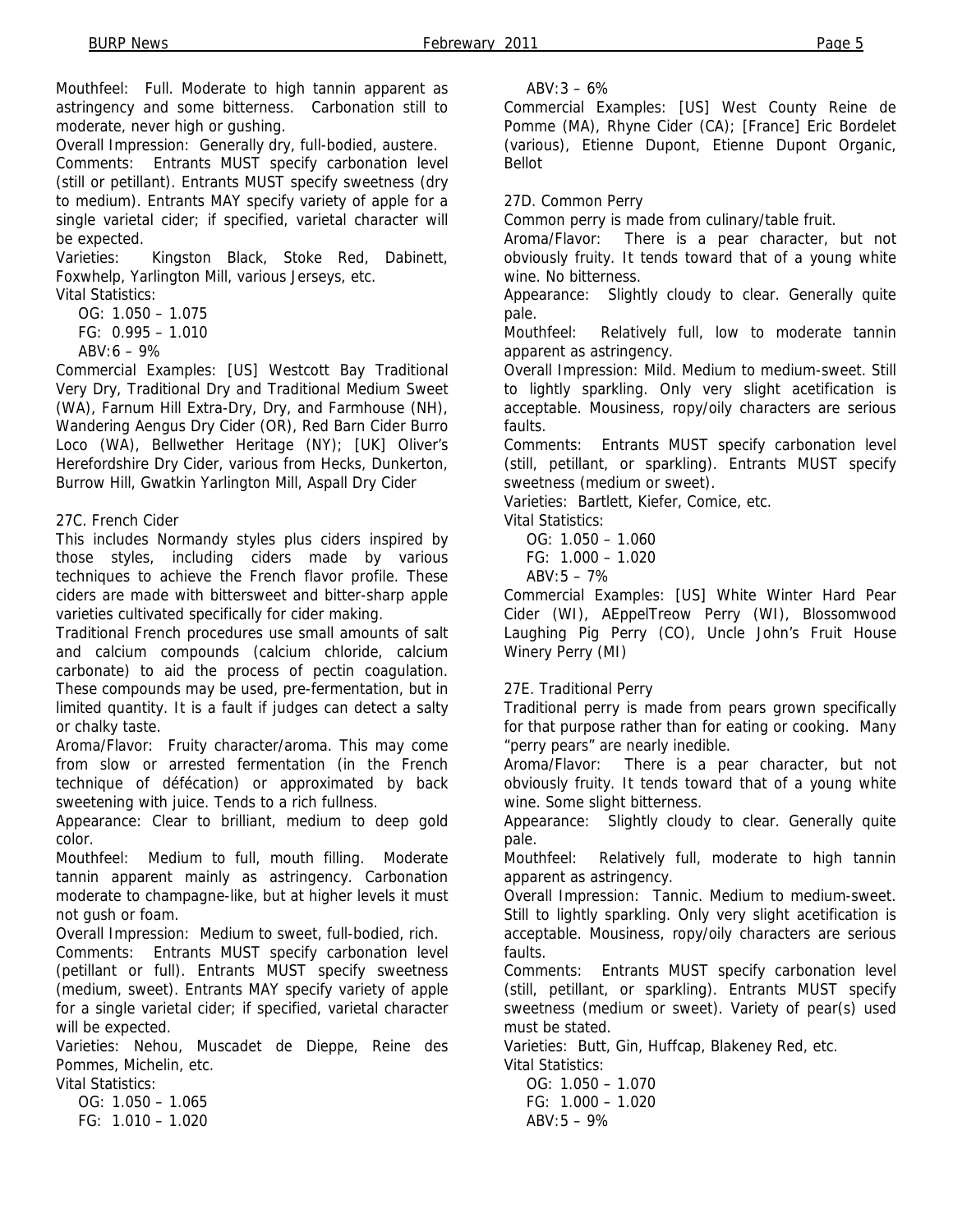Commercial Examples: [France] Bordelet Poire Authentique and Poire Granit, Christian Drouin Poire, [UK] Gwatkin Blakeney Red Perry, Oliver's Blakeney Red Perry and Herefordshire Dry Perry

### 28. SPECIALTY CIDER AND PERRY

Specialty cider/perry includes beverages made with added flavorings (spices and/or other fruits), those made with substantial amounts of sugar-sources to increase starting gravities, and the beverage made from a combination of apple and pear juice (sometimes called "pider").

The same general characteristics and fault descriptions apply to specialty ciders as to standard ciders (preceding category), with the exception of adjuncts allowed.

28A. New England Cider

This is a cider made with characteristic New England apples for relatively high acidity, with adjuncts to raise alcohol levels.

Aroma/Flavor: A dry flavorful cider with robust apple character, strong alcohol, and derivative flavors from sugar adjuncts.

Appearance: Clear to brilliant, pale to medium yellow. Mouthfeel: Substantial, alcoholic. Moderate tannin.

Overall impression: Substantial body and character .

Comments: Adjuncts may include white and brown sugars, molasses, small amounts of honey, and raisins. Adjuncts are intended to raise OG well above that which would be achieved by apples alone. This style is sometimes barrel-aged, in which case there will be oak character as with a barrel-aged wine. If the barrel was formerly used to age spirits, some flavor notes from the spirit (e.g., whisky or rum) may also be present, but must be subtle. Entrants MUST specify if the cider was barrel-fermented or aged. Entrants MUST specify carbonation level (still, petillant, or sparkling). Entrants MUST specify sweetness (dry, medium, or sweet).

Varieties: Northern Spy, Roxbury Russet, Golden Russet Vital Statistics:

OG:  $1.060 - 1.100$  FG: 0.995 – 1.010  $ABV·7 - 13%$ 

Commercial Examples: There are no known commercial examples of New England Cider.

### 28B. Fruit Cider

This is a cider with other fruits or fruit-juices added - for example, berry. Note that a "cider" made from a combination of apple and pear juice would be entered in this category since it is neither cider nor perry.

Aroma/Flavor: The cider character must be present and must fit with the other fruits. It is a fault if the adjuncts completely dominate; a judge might ask, "Would this be different if neutral spirits replaced the cider?" A fruit cider should not be like an alco-pop. Oxidation is a fault.

Appearance: Clear to brilliant. Color appropriate to added fruit, but should not show oxidation characteristics. (For example, berries should give red-topurple color, not orange.)

Mouthfeel: Substantial. May be significantly tannic depending on fruit added.

Overall Impression: Like a dry wine with complex flavors. The apple character must marry with the added fruit so that neither dominates the other.

Comments: Entrants MUST specify carbonation level (still, petillant, or sparkling). Entrants MUST specify sweetness (dry or medium). Entrants MUST specify what fruit(s) and/or fruit juice(s) were added.

Vital Statistics:

OG: 1.045 – 1.070

FG: 0.995 – 1.010

 $ABV:5 - 9%$ 

Commercial Examples: [US] West County Blueberry-Apple Wine (MA), AEppelTreow Red Poll Cran-Apple Draft Cider (WI), Bellwether Cherry Street (NY), Uncle John's Fruit Farm Winery Apple Cherry Hard Cider (MI)

#### 28C. Applewine

The term for this category is traditional but possibly misleading: it is simply a cider with substantial added sugar to achieve higher alcohol than a common cider.

Aroma/Flavor: Comparable to a Common Cider. Cider character must be distinctive. Very dry to slightly medium.

Appearance: Clear to brilliant, pale to medium-gold. Cloudiness or hazes are inappropriate. Dark colors are not expected unless strongly tannic varieties of fruit were used.

Mouthfeel: Lighter than other ciders, because higher alcohol is derived from addition of sugar rather than juice. Carbonation may range from still to champagnelike.

Overall Impression: Like a dry white wine, balanced, and with low astringency and bitterness.

Comments: Entrants MUST specify carbonation level (still, petillant, or sparkling). Entrants MUST specify sweetness (dry or medium).

Vital Statistics:

 OG: 1.070 – 1.100 FG: 0.995 – 1.010

 $ABV:9 - 12%$ 

Commercial Examples: [US] AEppelTreow Summer's End (WI), Wandering Aengus Pommeau (OR), Uncle John's Fruit House Winery Fruit House Apple (MI), Irvine's Vintage Ciders (WA)

### 28D. Other Specialty Cider/Perry

This is an open-ended category for cider or perry with other adjuncts such that it does not fit any of the categories above. This includes the use of spices and/or other sweeteners. A cider with added honey may be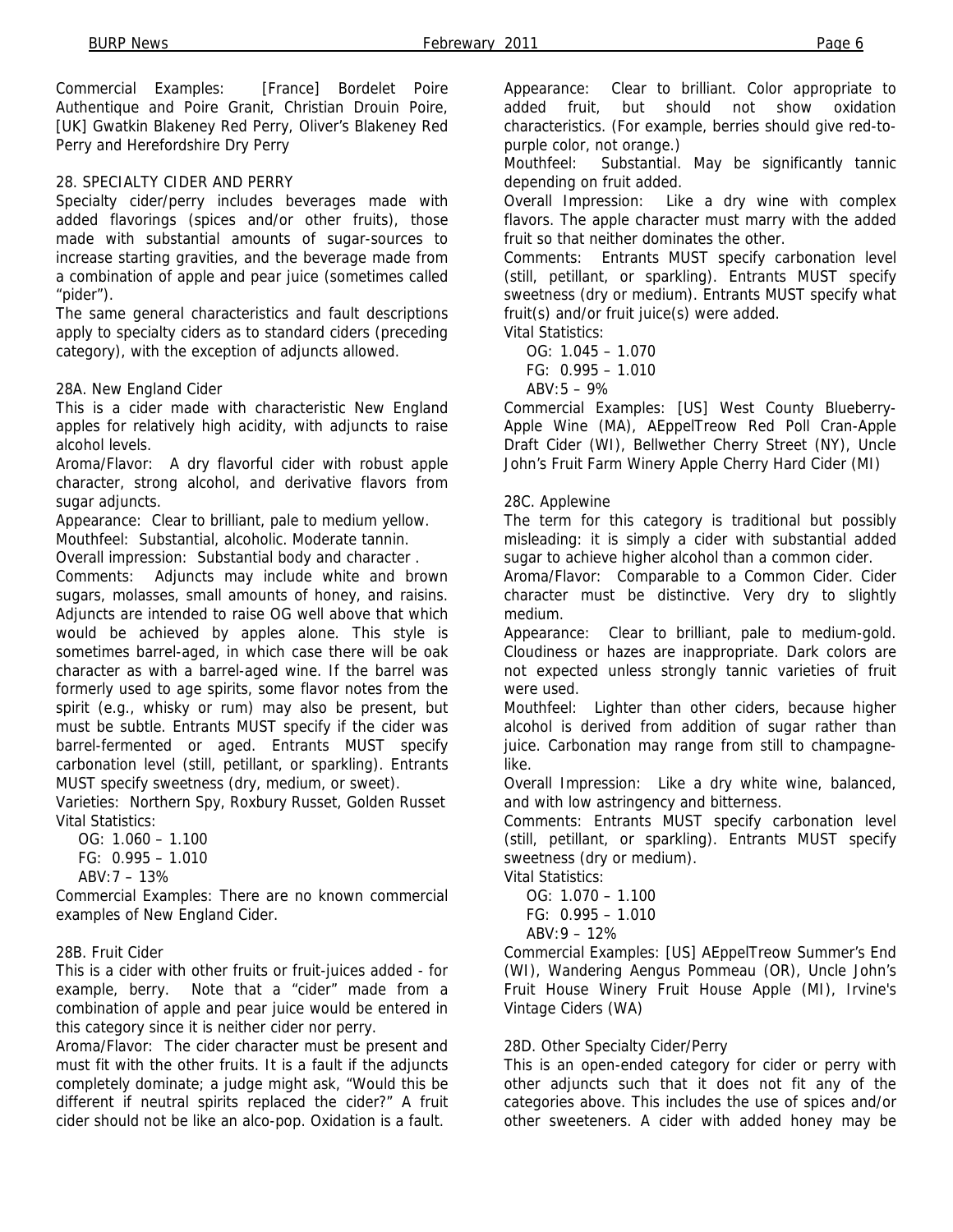entered here if the cider character remains dominant. Otherwise it should be entered as mead in the cyser sub-category.

Aroma/Flavor: The cider character must always be present, and must fit with adjuncts.

Appearance: Clear to brilliant. Color should be that of a common cider unless adjuncts are expected to contribute color.

Mouthfeel: Average body, may show tannic (astringent) or heavy body as determined by adjuncts.

Comments: Entrants MUST specify all major ingredients and adjuncts. Entrants MUST specify carbonation level (still, petillant, or sparkling). Entrants MUST specify sweetness (dry or medium).

Vital Statistics:

OG: 1.045 – 1.100

FG: 0.995 – 1.020

 $ABV:5 - 12%$ 

Commercial Examples: [US] Red Barn Cider Fire Barrel (WA), AEppelTreow Pear Wine and Sparrow Spiced Cider (WI)

# **Lyon Park Community Center Fund Raiser and BURP Membership Drive**  By Tim Artz



As reported in last month's BURPnews, the kind folks from the Lyon Park Community Center (LPCC), site of BURP's holiday banquet, had a great idea to raise funds for the center and help

BURP reach out to the community. As a result, I have been in discussions with them on a brewing demonstration event.

It looks like the date will be March 26, pending final confirmation from the center.

Thanks to all who volunteered to help!! Assignments will be as follows:

- Brewing Demo: **Robert Stevens** and **Mike Gallagher**
- Bottling Demo: **Mark Hogenmiller** and **Terri Fischer**
- Root beer making demo: **Steve Marler**, **Polly Goldman** and **Herb Rose**

 Membership Table: **Trish Koch**, **Mel Thompson** and **Rod Rydlun**

## Floater and Beer Hunter video: **Tim Artz**

**Derek Terrell** from myLHBS, Falls Church, has donated three brewing kits for the event. I will brew two of the kits in advance, so we will have one for sampling and one for the bottling demo. The third kit will be used for the brewing demo. LPCC expects about 50 participants in the session, and we will want to get them over to Derek's place in return for his generous support!

I will be working with the volunteers and the LPCC folks over the coming month to get ready for the event. This is a great chance for BURP to support the LPCC and to gain some new members in the process!

# **Dave & Becky Pyle's Pork Biryani Recipe**

- 3 pounds of pork butt
- 3 tablespoons of Cajun spices
- 6 Medium Onions Peeled and chopped
- 5 Cloves of Garlic peeled and chopped
- Fresh ginger about 2 inch long peeled and chopped
- 1 stick of Cinnamon
- 8 whole cardamon pods
- 10 Whole Cloves
- 1 teaspoon of black pepper
- 2 Bay Leaves
- 1 hot pepper
- 2 Tablespoons of curry powder
- 4 cups of rice
- 1 1/2 cups of water or chicken stock per cup of rice

Mix in the Cajun spices into the 3 pounds of pork butt and let it sit in the fridge over night. The next day, smoke the pork in the smoker at 200 degrees until done (about 1-2 hours) and let cool. Reserve the drippings from the smoked pork.

When sufficiently cooled, pull apart the meat from the fat, discarding the fat. Chop the meat into small mouth-size pieces. Put the reserved drippings into a large pot and gently heat it. Stir in the onions, garlic, ginger, cinnamon, cardamom seeds, cloves, peppercorns, bay leaves, red peppers and curry powder. Continue cooking for three to four minutes.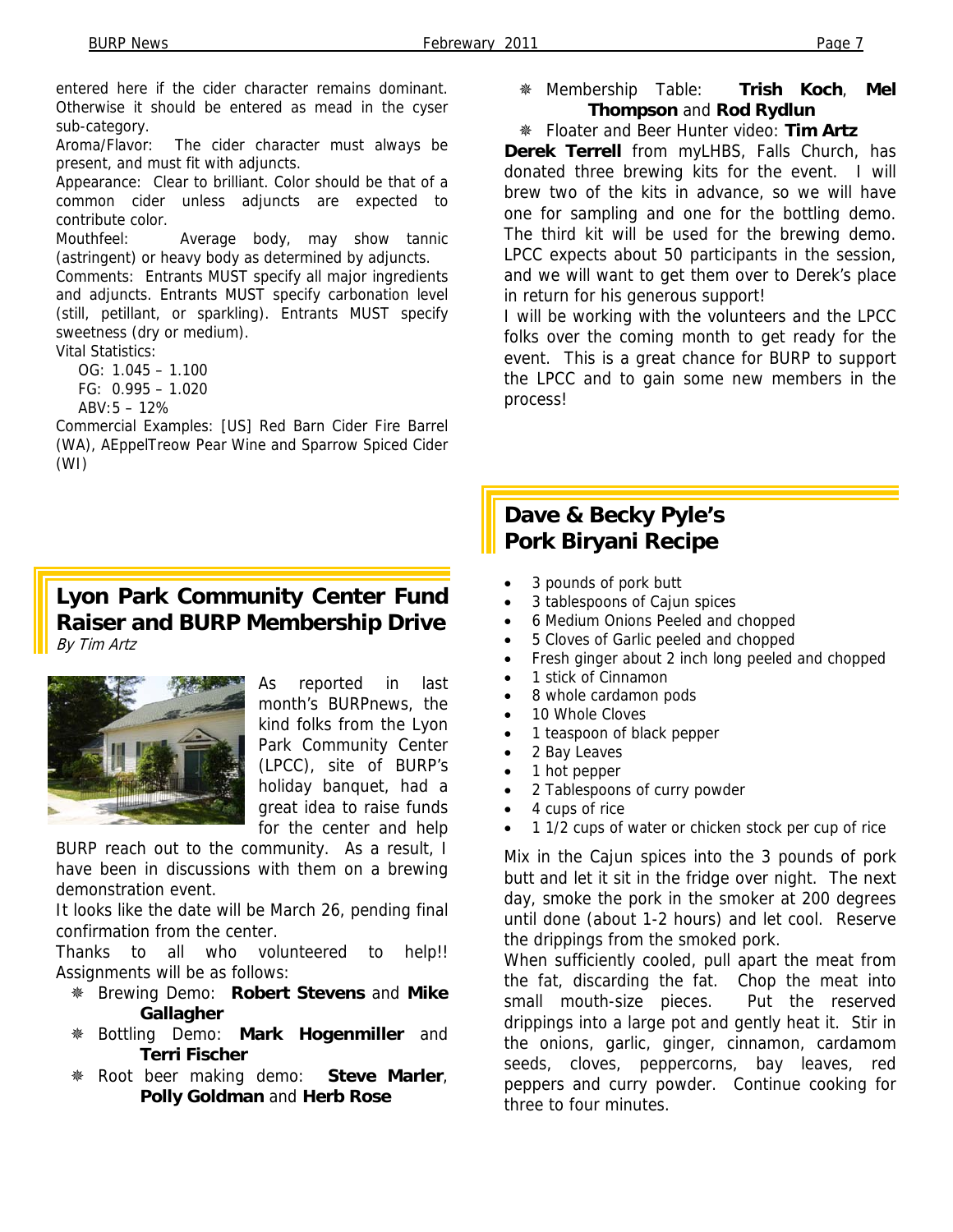Remove mixture and put into a blender and blend to make a paste. Put the paste into a pot large enough to hold the pork and the 4 cups of cooked rice. Stir the rice into the paste then add the water/chicken stock and pork meat. Bring to a boil, then turn down heat and let simmer for 15 minutes. Let stand for 5 minutes. Fluff with fork and serve.

## **From the Ministry of Culture**

By Wendy Aaronson and Mike Evans, Co-Ministers of **Culture** 

A purpose of BURP monthly competitions is to encourage a brewer to advance their brewing skills either by improving recipe formulation and technique based on objective feedback from score sheets or by experimenting with styles they have never brewed. A competition promotes education and the availability of great tasting home-brewed beer at meetings.

### **January 2011 Monthly Competition Results**

Based on your survey feedback, we brought two changes to running the January competition that seemed to be positive changes. By pre-registering the beers, we were actually ready to begin the competition by 1:30. We also allowed nonstandard bottle entries that did not affect the judging. We held two competitions. There were 18 entries in the India Pale Ale Competition brewed by 12 brewers and 1 brewing team! There were 2 English IPAs, 8 American IPAs, and 8 Imperial IPAs. Many thanks to the entrants for sharing their exceptionally tasty products. Individual brewers were: **Mike McGuire** (American IPA), **Steve Marler** (English IPA), **Matt Cash** (Imperial IPA), **Matt O'Brien** (he entered 2 Imperial IPAs that were brewed with **Mel Thompson** and 1 Imperial IPA brewed with **Chris Sowell**), **Mike Evans** (brewed an Imperial IPA with **Chris Mitchell**), **Mike Horkan** (American IPA), **Mike Reinitz** (American IPA), **Mitch Pilchuk** (English IPA), **Paul Bell** (2 American IPAs), **Chris Sowell** (1 American IPA and 2 Imperial IPAs), and **Scott Wise** (American IPA). In the New Brewer/Extract division, **Joe Federico** entered an American IPA, and **Yancy Bodenstein** teamed up with his

spouse, **Laura Cole**, to brew an Imperial IPA. Also, many thanks to our outstanding panel of judges, **Tom Cannon, Justin Housenger**, **Brian Matt, Jim Hanson, Wendy Schmidt, Terri Fischer, Bruce Bennett, and Jamie Langlie**. **Chris Sowell** took a first place with his Imperial IPA, Green Giant. **Mitch Pilchuk** took second place with an English IPA, and **Mike Evans** and **Chris Mitchell** took third place with an Imperial IPA. There were 6 beers in the mini-BOS, and from the perspective of an observer who tasted all of these, the judges had a difficult choice. The English IPA held up against the aggressively hopped and bigger Imperial IPA, but in the end, the Imperial IPA won out because of the integration of the hops, malt, and alcohol. It was so smooth that you would be surprised by the alcohol. It was also a real toss-up between **Mike McGuire's** American IPA and the third place Imperial IPA. Again, the more intense beer won out. **Scott Wise** and **Paul Bell** also made it to the mini-BOS table. **Matt O'Brien** played with different hops to create 3 completely different beers. While the judging was taking place, he shared his experience with others during the meeting. **Mike Reinitz** created a noteworthy entry. His American IPA appropriately named Full Nelson was made with 100% Nelson Sauvin hops. It was a lovely floral beer, but it didn't have the bitterness and citrus character expected from an American IPA, so judges marked it down for being too sweet. It reminded us of the 100% Horizon IPAs entered in last year's Praise Hops competition. We think this would probably be a very good flavor hop that could smooth out the bitterness of other hops. Also, it may be a good hop to use in English bitters because its sweet, floral profile may give a low alcohol beer some lasting flavor. Leftover beers were enjoyed by everyone.

The other competition was English Pale Ale. **Jeanne Osburn's** ESB was the only entry. It was a fine example of the style.

**1st Place IPA Competition Recipe:** Here is **Chris Sowell's** Imperial IPA Recipe. He named the beer "Green Giant". It is a 10 gallon recipe.

15 lbs American 2-row 15 lbs Maris Otter 2 lb 4 oz cara pils 2 lb 4 oz crystal 40 1 lb Victory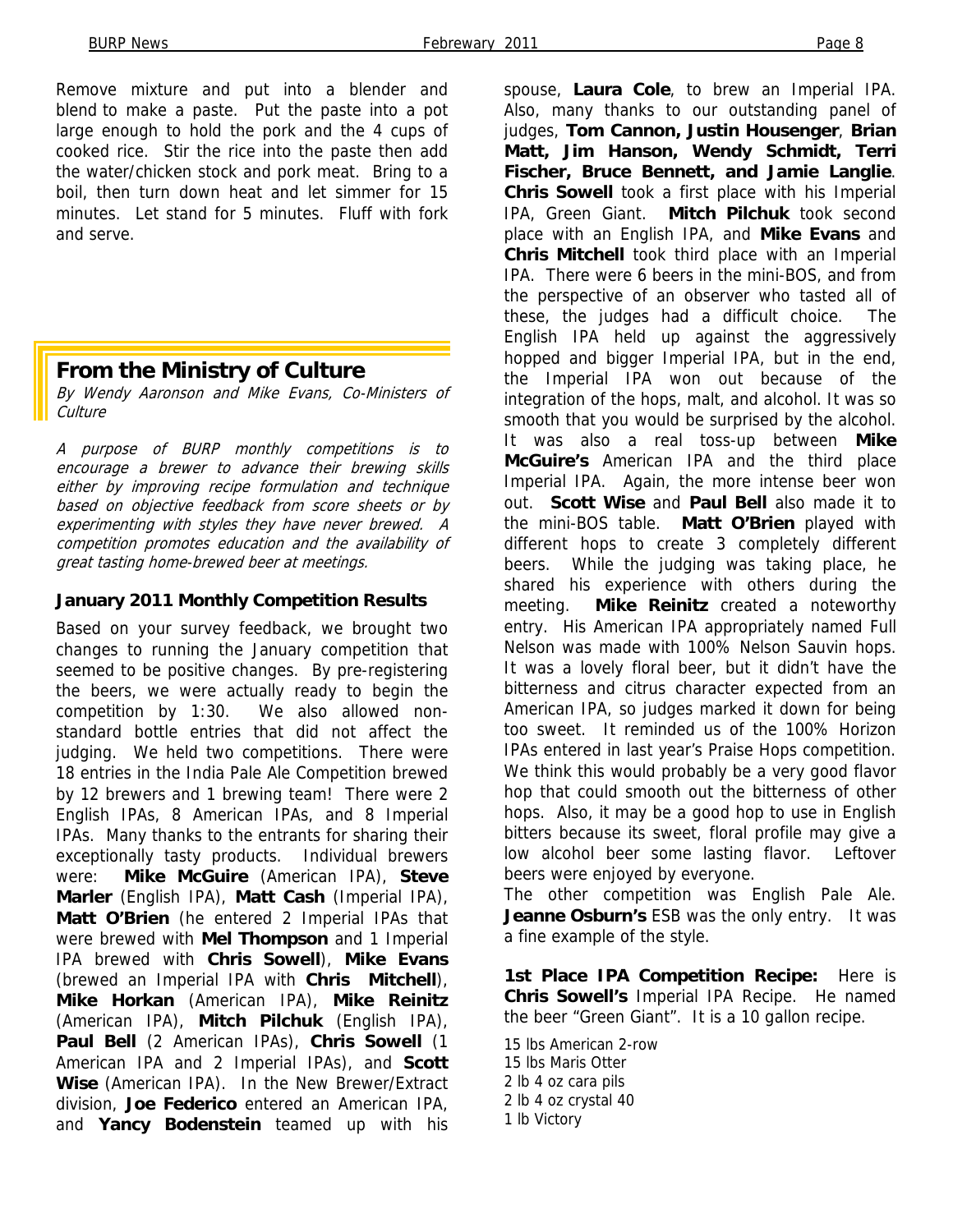2 lb of cane sugar

6 oz CTZ at 90 min

2.5 oz CTZ at 45 min

2 0z Simcoe at 30 min

1 oz Citra at 30 min

5 oz Simcoe at flame out

2 oz Centennial at flame out

1 oz Citra at flame out

Large starter or 3 yeast packets per 5 gallon carboy of 1056

Single step infusion mash at 154. Collect 15 gals and boil down to 10 gal.

Ferment at 64  $\degree$ F for 7 days and transfer to secondary (transfer in a closed system with CO2 ).

Add first addition of dry hops - 1 oz of each Simcoe, CTZ, Centennial is added to each fermenter.

At Day 15, add second dry hop (per carboy) - .25 oz of each Simcoe, CTZ, Cent, 1 oz of Amarillo.

On day 19, raise to 72 ºF.

On day 21, crash to 32 ºF until everything settles out.

Keg (again closed transfer with CO2) and enjoy!

### **Brewer of the Year**

News Flash! **Mel Thompson** is taking a year off from entering a minimum of 3 beers into every competition and will hold the newly established BOTY Emeritus title. He will still brew and enter competitions. We just won't receive half of the entries from Mel. So, here is your chance to earn the coveted BOTY title.

The 2011 standings for BOTY are as follows:

| <b>Chris Sowell</b>           | Individual          | 5 |
|-------------------------------|---------------------|---|
| Mitch Pilchuck                | Individual          | 4 |
| Mike Evans                    | Individual          | 3 |
| Yancy Bodenstein & Laura Cole | Team                |   |
| <b>Steve Marler</b>           | Individual          |   |
| <b>Scott Wise</b>             | Individual          |   |
| Paul Bell                     | Individual          |   |
| Mike Reinitz                  | Individual          |   |
| Mike McGuire                  | Individual          |   |
| Mike Horkan                   | Individual          |   |
| Matt O'Brien                  | Individual          |   |
| Matt Cash                     | Individual          |   |
| Joe Federico                  | New Brewer/ Extract |   |
| Jeanne Osburn                 | Individual          |   |

### **Upcoming Competitions:**

**In February**, there will be two competitions. The first is Category 5 - Bock. This includes Maibock/Helles Bock, traditional Bock, Doppelbock, and Eisbock. The style guidelines can be found at http://www.bjcp.org/2008styles/style05.php. The winner of this category will be sent to the AHA Club-Only competition. The other competition is Cider. Please see Tim's column for more information on this competition.

BOTY points will go to all entrants and the winners of both competitions. A ribbon will also be awarded for both competitions. For the Bock competition, you will need the equivalent of at least two 12 oz bottles. Your entries can even be in an unmarked container with a carbonator cap. You must pre-register. Send us an email to Culture@burp.org with the following information by Thursday, February 10: Brewer Name(s), Division (Individual, Team, New Brewer/Extract), Category and Subcategory, Beer Name (optional). We will issue an entry number. Label your bottle with that number.

**In March:** We will have the 21st Dan McCoubrey Memorial Stout competition. Style guidelines can be **found** at http://www.bjcp.org/2008styles/style13.php

BOTY points will be awarded to entrants and winners. Ribbons will be awarded to the winners.

**In April:** We will have two competitions. First is Category 18 - Belgian Strong Ales. The style guideline can be found here http://www.bjcp.org/2008styles/style18.php. The other is Category 22C – Wood-Aged Beer. Style guidelines can be found at http://www.bjcp.org/2008styles/style22.php#1c.

The winner of this category will be sent to the AHA Club-Only competition.

For recipe ideas, there are several books in the BURP library. Contact **Bill Ridgely**, and he will bring these to the February meeting.

**BURP Beer Kit & German Beer Competition:**  In September, we will have the all German beer competition. To encourage a lot of entries and team spirit, BURP will provide a basic ingredient kit to 8 teams. The following will be provided in the kit: 7 lbs pilsner malt, 4 oz Hallertau Tradition hops (4.8-5.3% AA). We will also provide a slurry of lager yeast upon request. The rules are simple.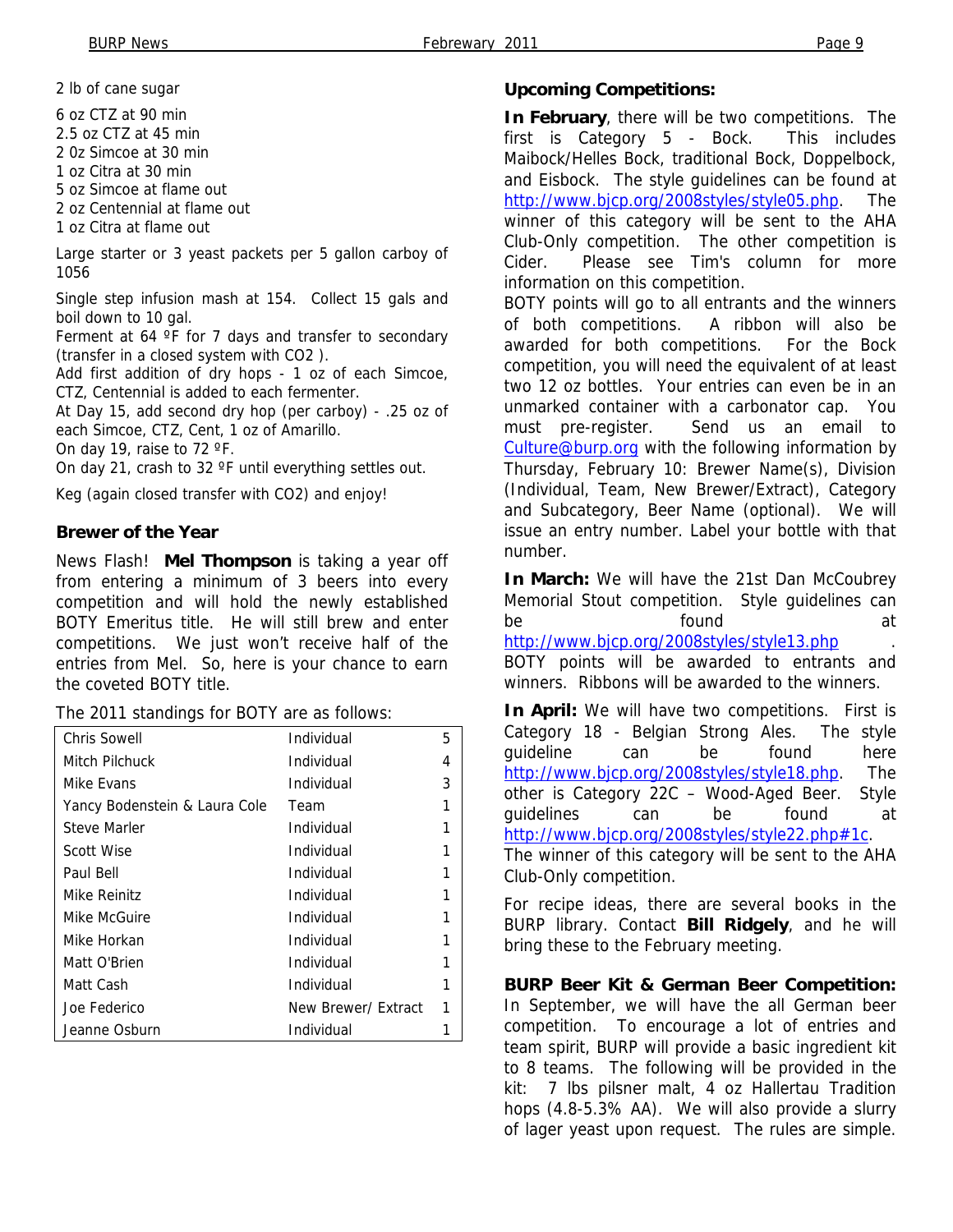This is a team brew, only 1 kit per team. If you ordinarily brew as a team, e.g. Team Aaronridge, you need to invite others to join you. You must brew a German beer and enter the beer into the September German beer keg competition. You should be able to provide 2.5 (e.g. doppelbock strength) gallons to 5 gallons. We encourage you to use all of the ingredients that we provide, but we expect that you may need to make adjustments to the basic kit and certainly add whatever is needed to make an authentic German beer. If you are an extract brew team and you want to challenge the all-grain brewers, we will gladly prepare an extract kit upon request. The kits will be provided on a first-come, first-served basis. We should have all of the kit ingredients by the February 12 meeting. Please send an email to Culture@burp.org if you would like a kit and are willing to establish a brewing team.

**Spirit of Free Beer**: Spirit of Free Beer will be at Mad Fox Brewing on Saturday May 14. The competition is registered with the AHA/BJCP Sanctioned Competition Program. Information about it should be in the next Zymurgy. The first planning meeting is February 7 at Mad Fox. Volunteers are always needed. Don't miss the fun of getting involved. Please contact us if you are interested.

**Belgian Strong Ales**: This category (Belgian Blonde Ale, Belgian Dubbel, Belgian Tripel, Belgian Golden Strong Ale, Belgian Dark Strong Ale) is a diverse group but are grouped together because of the few similarities they all share - high levels of alcohol, high carbonation, and Belgian Yeast. The alcohols aren't typically subdued in these beers, it can be pronounced or hiding behind a complex malt bill. Bitterness is typically low to medium while yeast esters can be high, which can make for a very complex beer. Malt profiles can be very complex with multiple grains or very simple with just pilsner malt. One common similarity that I have found researching these styles is the inclusion of sugar within the recipe. Be it a dark syrup or just plain cane sugar most would agree some sugar is needed to help raise the level of alcohol. This can have different effects on the specific style of beer you're trying to brew but usually lightens the body. Making a good Belgian Strong Ale requires a good healthy slurry of Belgian yeast. The Belgian

yeasts are known for their complex esters and phenols. Having the right level in your beer is important, so controlling the temperature you ferment is crucial. If the temperature is too low you may not have enough esters and too high may bring in some harsh alcohols. For more information on this category please reference the BJCP style guidelines. Here are a few recipes…

### **"Dirty Devil" – Belgian Golden Strong Ale**

by Mike Evans OG: 1.072 FG: 1.007 SRM: 3.6 IBU: 31 ABV: 8.5% Ingredients for 7 gals 14.0 lb Pilsner Malt 1 lb Turbinado Sugar 1.5 lb Cane Sugar 3.25 oz Czech Saaz 2.75%AA (90 min) White Labs 570 Belgian Golden Ale Yeast or Wyeast 1388 Belgian Strong Ale

Single infusion mash at 149F for 60mins. Make a half gallon starter. Start Fermentation at 64F and rise up to 82F over 10 days. Frequently take samples to check if it has reached it's the intended final gravity then move to secondary or keg. Leave longer if it hasn't reached the proper level of attenuation. The key to this style is allowing the beer to dry out, but you don't want it lower then 1.007 or it will be too thin and boozy.

### **"Dubbel Indemnity" – Belgian Dubbel**

by Mark Pasquinelli (Zymurgy May/June 2009)

OG: 1.071 FG: 1.016 SRM: 18 IBU: 30 Ingredients for 6 gals 9.0 lb Pilsner Malt 2.0 lb Munich Malt 1.0 lb CaraMunich Malt 1.0 lb Aromatic Malt 0.5 lb Special B 1.0 lb Dark Candi Syrup (90 min) 1.50 oz Styrian Goldings 5.0%AA (60 min) 1.00 oz Saaz 3.5%AA (15 min) White Labs 500 or Wyeast 1214 Trappist Yeast, ½ Gal **Starter** 4.4 oz Corn Sugar

Step mash at 148F for 40 minutes and 154F for 20 minutes. Ferment at 70F for 10 days. Condition in secondary fermenter for two weeks.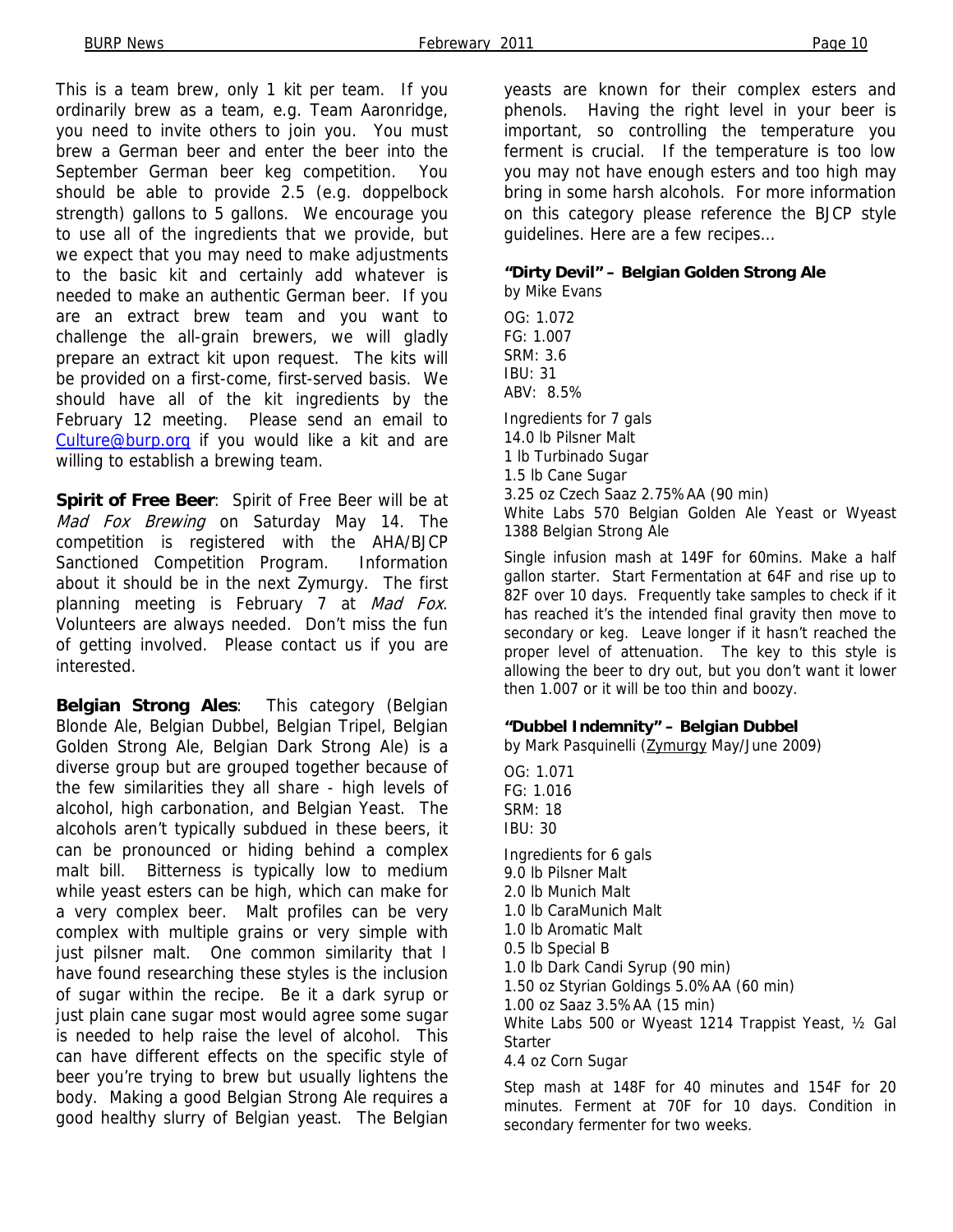Extract Version: Substitute 10lb of light liquid malt extract for Pilsner, Munich, and Aromatic malts, increase 60 minute hops to 2.25oz and reduce boil time to 60 minutes. Steep grains in 1.5 gallons of 160F water for 30 minutes, then remove and sparge grains with 0.5 gallons of hot water. Stir in malt extract and candi syrup and bring to a boil. Add 60 minute hops. Boil for 45 minutes, then strain into a fermenter with enough cold water to make 6 gallons in the fermenter. Pitch yeast and aerate well. Ferment at 70F for 10 days. Condition in secondary fermenter for two weeks.

# **BURP Prosperity Report**

By Mark E. Hogenmiller, Minister of Prosperity

Thanks to all who participated in the January



Raffle. As announced by our fearless leader and at the meeting, 50% of the proceeds (\$131) were donated by BURP to Manna Food Center http://www.mannafood.or g/

**Raffle News** – Early Bird Special – For those that were at the last meeting,

they may have noticed that we had a special raffle at 3:00PM for a case of beer. We will continue this for the next couple of meetings, in order to encourage early participation in the raffle. So make sure you see the raffle ticket seller before 2:59PM to be included in the early bird drawing. Congratulations to **Dot Artz** who walked away with a case of beer to enjoy.

On that note thanks to **Robert and Anne Stevens** and **Pat and Janet Crowe** for picking up donated cases beer from the Brewers Association Congressional Reception! Some of these are generally not found in the MD/DC/VA distribution area and will make great raffle prizes.

**Merchandise News**- We still have the following available:

• BURP Lapel Pins - \$3 (make great exchange gifts while pub crawling)

- BURP Titanium Bottle Openers (last a lifetime) \$8.50
- BURP Baseball Caps (Blue or Tan) \$13.50 **CLEARANCE SALE now \$10**

See me at the next meeting to purchase merchandise.

Due to the sensitive nature of the Treasury reports and the newsletter being in the public domain, Treasury Reports are now posted at the member's only BURP financial page on the club's web site

**BURP** members are reminded that all expense submissions must include details. Required details are date, exact amount, detailed item description, any special circumstances, and name of person to be reimbursed. Event coordinators should maintain a spreadsheet for their project. Correspondence can be sent to me at prosperity@burp.org.

# **BURP 10 and 20 Years Ago**

Compiled By Bill Ridgely

### **20 Years Ago, Feb 1991**

In Feb 1991, BURP decided to honor its late founding father **Dan McCoubrey** by naming the club's longest-running competition, the Stout Competition, after him. This was appropriate since Dan was well known for brewing only stout. The 1st McCoubrey Memorial Stout Competition (and 7th Stout Competition overall) was held at the Oxon Hill Jaycee Center in Ft Washington, MD on Feb 28. This, like all meetings held at this venue, was a week night meeting, but the crowd was not deterred. It was a full house, and there were 25 entries for the competition (down 6 from the previous year, which had been the club's biggest stout competition ever). The size of the competition called for some logistics, so the crowd was divided into 3 groups for the first round. Each table was assigned a steward and 8 entries (9 at the 3rd table) as well as commercial stout standards (Guinness, Mackeson, and Grant's Imperial) and a tasting style sheet. Most entries fell into the "dry stout" category. There was one sweet stout and, oddly, no imperial stouts. There was an oatmeal stout, a blueberry stout, and one listed simply as a "stupid stout". Each table then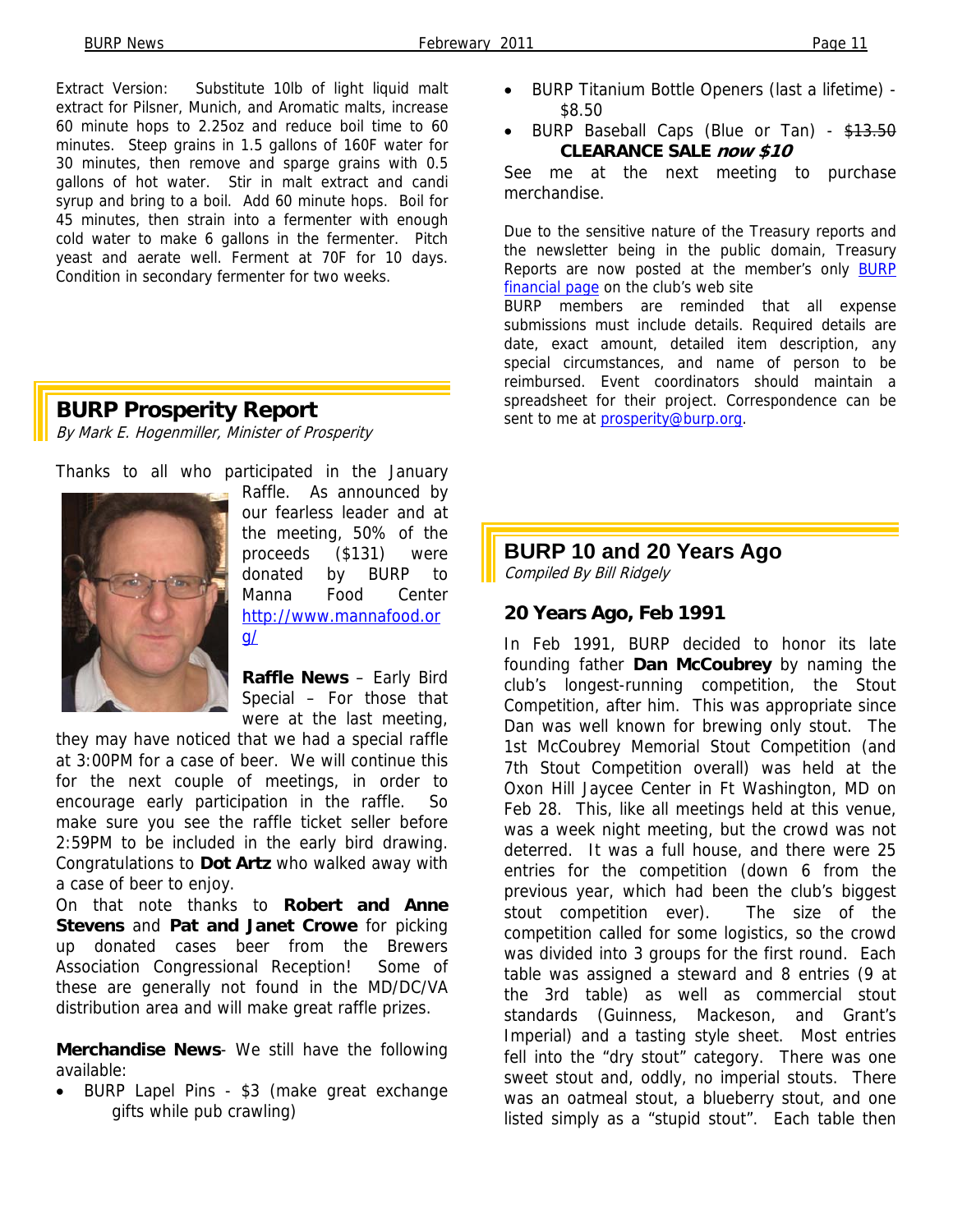chose 2 beers to send to the Best of Show table. There, the final winners were selected by four of the club's most experienced brewer/judges - **Jim Busch**, **Chuck Popenoe**, **George Rivers**, and **Bob Wright**. Meanwhile, some serious beer tasting and noshing was going on throughout the hall. Brewer of the Month **Wendy Aaronson**  contributed 5 gal of very nice copper colored pale ale made with the extract-based kit provided by the club. BURPer **Tim Ness** brought the results of the kriek-beer extract kit he won at the October Weird Beer Competition. The beer had a strong, sweet cherry flavor which was very tasty but, lacking a sour component, was far from a traditional kriek. At meeting's end, the competition winners were announced. First went to **Paul Girouard** for his dry stout, and second went to **Erik Henchal** for his dry stout (Erik was off fighting the war, but his beer was brought by wife **Laraine**). Third place was a tie between **Tom & Linda Pehlke** (dry stout) and **Bill Ridgely** (2 year old strong stout). The meeting ended with another excellent raffle. Prizes included a \$15 homebrew supplies gift certificate and 2 bottles of 1987 Thomas Hardy Ale (contributed by the always-generous Berose Liquors) as well as the remaining bottles of commercial stout used as competition standards.

The Feb 1991 issue of BURP News was once again edited by your humble compiler, taking over from regular editor **Erik Henchal**, who was assigned to a military hospital in Germany to support Desert Storm (recently renamed from Desert Shield). My regular co-editor **Jim Dorsch**, who also worked for Defense, was also caught up by events and unavailable for BURP duty. But the club struggled on. One benefit of having members overseas is getting excellent beer reporting from the war front. In this issue, former "guest of the Iraqi president" **Bob Wright** contributed a great article on "Beers in Kuwait and Iraq". Yes, there was commercial beer in Iraq during Bob's "vacation" there - a rather insipid lager called Pearl. It was apparently manufactured under less than sterling quality control. Bob mentioned that air space in bottles could be anywhere from  $\frac{1}{4}$ " to 2", and the hopping of the beer (what little there actually was) varied greatly depending on the quantity of hops the brewery could come up with on any given brew day. But at least the beer was "drinkable on a hot

day", despite the \$9.30 (at the official exchange rate) per half liter price. On the European front, **Erik Henchal** provided an excellent review of Oktoberfest, which he attended during his first tour of duty in the Fall of 1990. Erik gave a history of the event followed by a description of the site and activities during his visit. As he said in his article, "the air was thick with gemutlichkeit", despite some rather extreme examples of intoxication and occasional fights between Germans and Italians. Wrapping up the newsletter was **John Hallberg's**  nice article on matching beer to cuisine and a helpful chart matching body weight vs number of alcoholic drinks to give a better idea of a person's potential blood alcohol level.

## **10 Years Ago, Feb 2001**

. BURP was still enjoying the afterglow of the extremely-successful Spirit of Belgium 2001 when the club met at the home of **Peter & Joyce Long** in Clifton, VA on Feb 3. This was always one of the club's most popular winter venues, featuring the Long's wonderful pub room with its large fireplace and horseshoe-shaped bar. There were two major events associated with this meeting - a pale ale competition and election of new officers for 2001 (postponed from January due to the SOB event). The officer election was conducted throughout the meeting by secret ballot. At meeting's end, the new officer corps for BURP's 20th anniversary year was announced - Fearless Leader **Bill Ridgely**; Enlightenment Minister (Education) **Wendy Aaronson**; Culture Minister (Competitions) **Alison Skeel**; Truth Minister (Newsletter) **Jamie Langlie**; Propaganda Minister (Mem-beer-sip) **Bob Kepler**; Prosperity Minister (Treasurer) **Ralph Bucca**; Web Minister **Lynn Ashley**; and Li-Beerian **Wendy Schmidt**.

I have very little information on the Pale Ale Competition as there was no meeting report filed. However, I do have a list of the winners. All winning entries were American Pale Ales. First place went to **Mike Horkan**, second to **Bob Dawson,** and third to **Wild Willie Winter**.

The contents of the combined Jan-Feb 2001 issue of BURP News was fully covered in last month's history column.